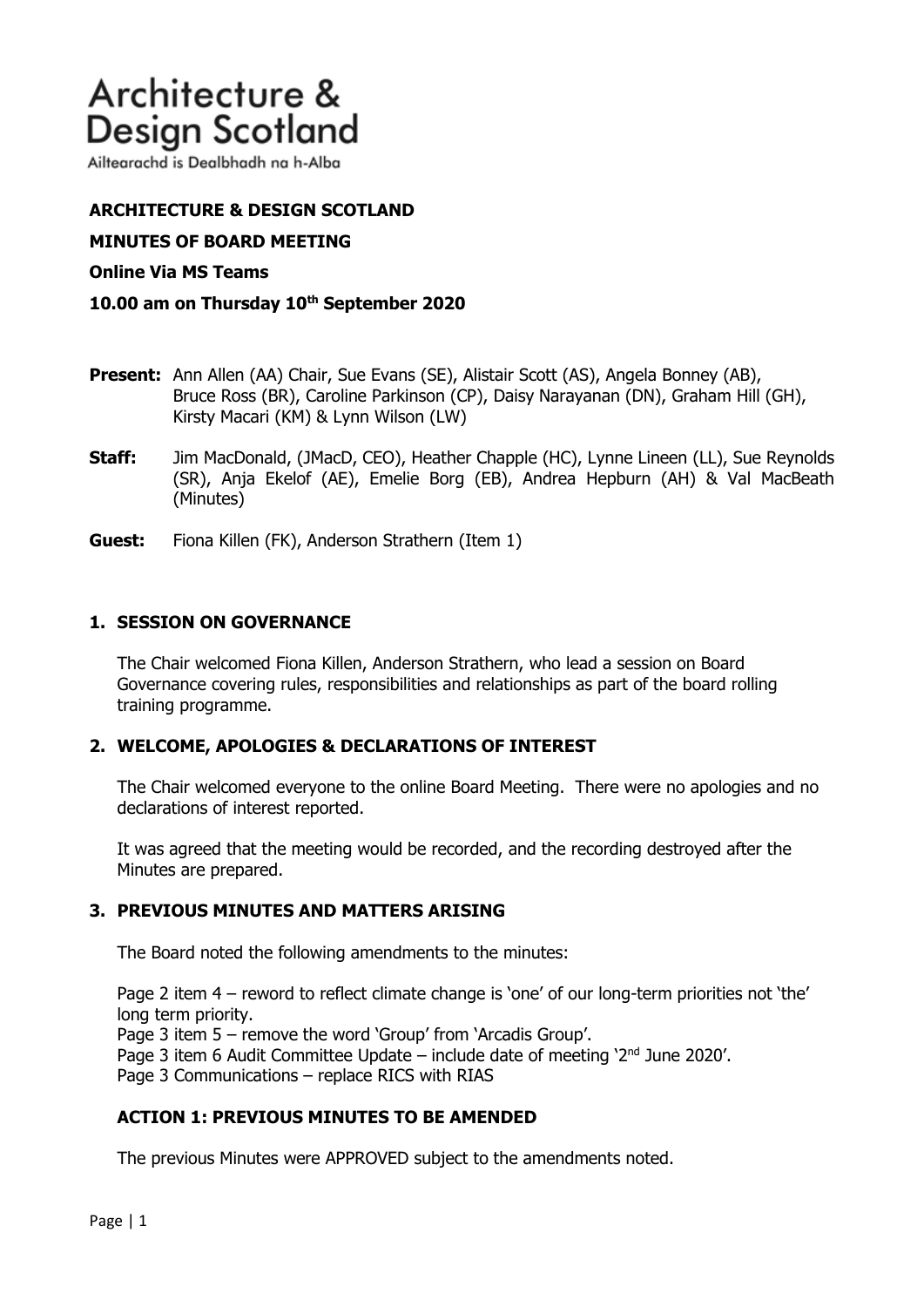It was noted that under matters arising – the three actions relating to a revised performance template are being built into the new performance reporting template under the remit of Audit Committee and it was agreed to remove these items from the Matters Arising section of the Board papers and insert them into the Matters Arising relating to Audit Committee.

## **ACTION 2: MOVE THREE EXISTING ACTIONS ON PERFORMANCE REPORT TEMPLATE TO AUDIT COMMITTEE MATTERS ARISING**

## **4. CORPORATE STRATEGY 2021-31**

The Board were presented with a draft outline of proposals for possible achievements in the first 3 years of the new 10-year strategy and the proposed approach to achieving success. It was reported that the focus of the most recent workshops was on reinforcing what we have established to date as our strategy and to test approaches that could support us deciding how this translates in to work, we choose to do. These had been used to develop our thinking to provide the basis for preparing our next draft corporate plan in which we will set out our operational priorities for 2021-24.

The Board agreed Annex A of the paper as an outline for our next Corporate Plan which included achievements for the first three years of our strategy.

The Board also noted that the impact of Covid-19 on our activities at the start of the next Corporate Plan period would require careful attention and continued agility in our work planning. The stakeholder exercise will take place in late September 2020 and will inform these decisions, as will ongoing stakeholder contact through normal channels.

It was reported that to date we have completed an evaluation of our work, a map of our stakeholders, a review of our policy/operating context, held discussions with staff, Board members and Scottish Government, agreed a forward focus, engaged our wider stakeholders and agreed what we think the fundamental elements of our next strategy should look like. Most recently we have come together to reflect over how this could translate to a Corporate Plan for the first three years through applying our established approach and making strategic choices on where and when we do so. At the same time, the ongoing work planning exercise is informing what we will be able to do within the circumstances we are facing.

The continued impact of Covid-19 has resulted in both a change to how we do this work and to the context for our wider work in the short, medium and longer term. The proposals presented in the paper reflected and responded to this issue and to the feedback received.

It was noted that going forward the key stages/milestones were:

- September and October: re-engage Stakeholders
- October and November: Drafting of final documents
- Early 2021: Submission to Scottish Ministers

Following a lengthy discussion, the Board APPROVED the draft Corporate Strategy 2021-31 skeleton with a list of suggested amendments/additions which the team will incorporate into future drafts.

### **5. ANNUAL REPORT & ACCOUNTS TO 31 MARCH 2020**

The preparation of the Annual Report and Accounts (ARA) was completed in line with the original timetable which was put in place pre Covid-19.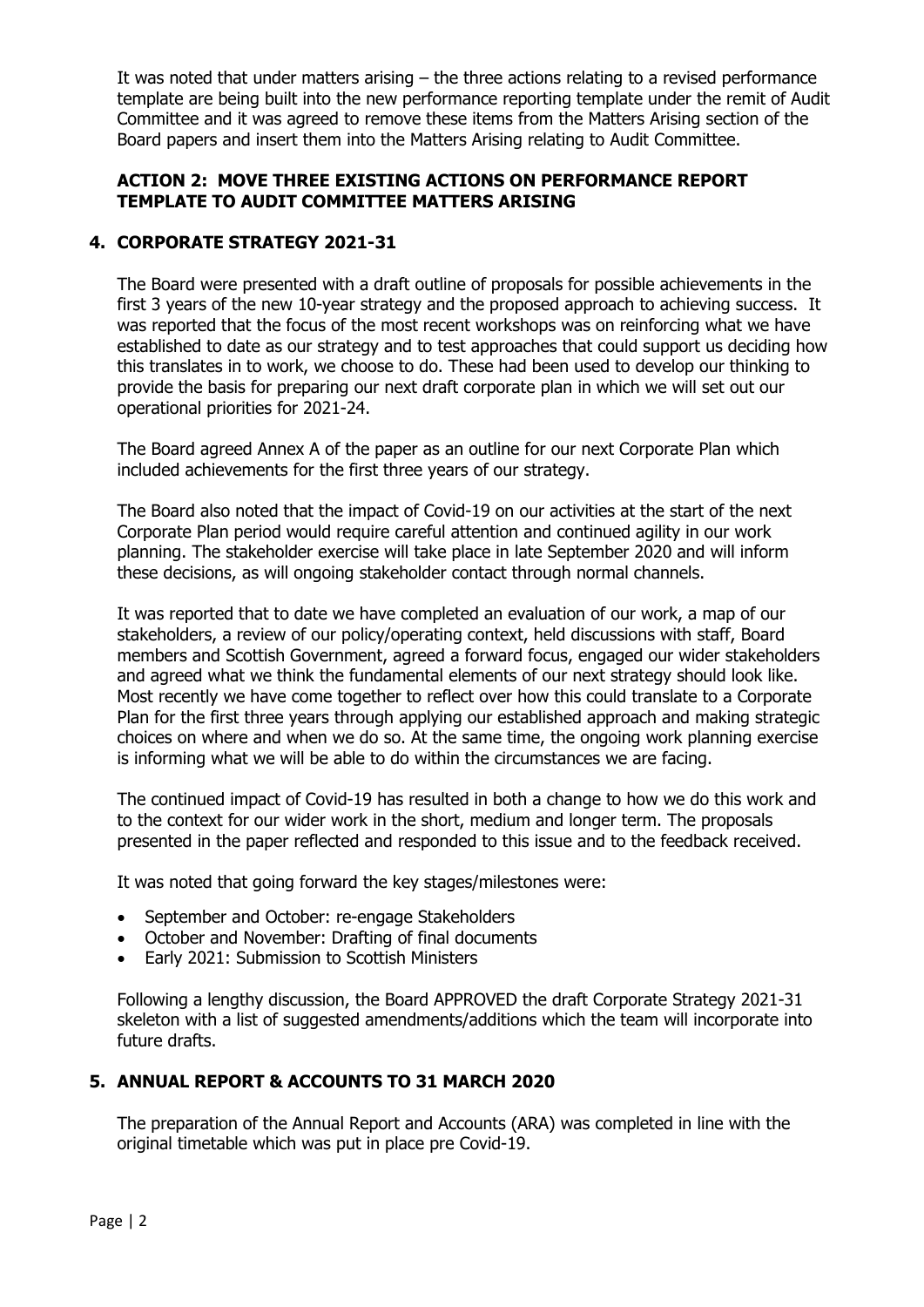Audit Scotland have completed their audit work and have given an unqualified independent audit report for the draft ARA for the year to 31 March 2020.

The draft ARA, along with the Annual Audit Report from Audit Scotland, was presented to the Audit Committee on Tuesday 1 September 2020. Audit Committee recommended the draft ARA for approval by the Board.

The Chair acknowledged the excellent work carried out by the Corporate Services Team in being able to complete the audit so seamlessly and timeously in the current environment and noted the Boards thanks.

The Chair of Audit Committee endorsed this and noted Audit Scotland confirmed A&DS were the first public sector body to finalise and sign their Annual Report and Accounts this year.

The Board requested learning from how Corporate Services Team have approached the annual audit process could be captured and shared.

# **ACTION 3: CAPTURE AND SHARE LEARNING FROM ANNUAL AUDIT PROCESS**

The Board APPROVED the Annual Report and Accounts for the year ended 31 March 2020.

### **6. REVISED OPERATING BUDGET 2020/21 Version 2**

The Operating budget version 2 was presented to the Board. Version 1 was presented to the Board in February 2020.

The revised Operating Budge version 2, which included confirmation of funding from SG for the Place Planning for Decarbonisation Grant and additional stakeholder funding for Scotland+Venice, along with some reductions on e.g. staff travel due to staff working from home was approved

### **7. AUDIT COMMITTEE UPDATE**

The Chair of Audit Committee reported this paper was for noting and highlighted the minutes were draft for sign off at the next Audit Committee meeting on 3rd November 2020.

The Chair thanked the Chair of Audit Committee and the Board members on the Audit Committee for their efforts.

The Board NOTED the minutes of the Audit Committee Meeting on 1 September 2020.

#### **8. AOB**

#### Infrastructure Commission Briefing Paper

This paper was presented as an update for noting.

#### a) Student Awards

Thanks were given to the Board members on the Students Award judging panel. Around 100 entries had been received and the shortlist will be announced at the Andy MacMillan Memorial Lecture on 24<sup>th</sup> September. Winners will be announced the following week as part of the RIAS convention. Both events will take place online.